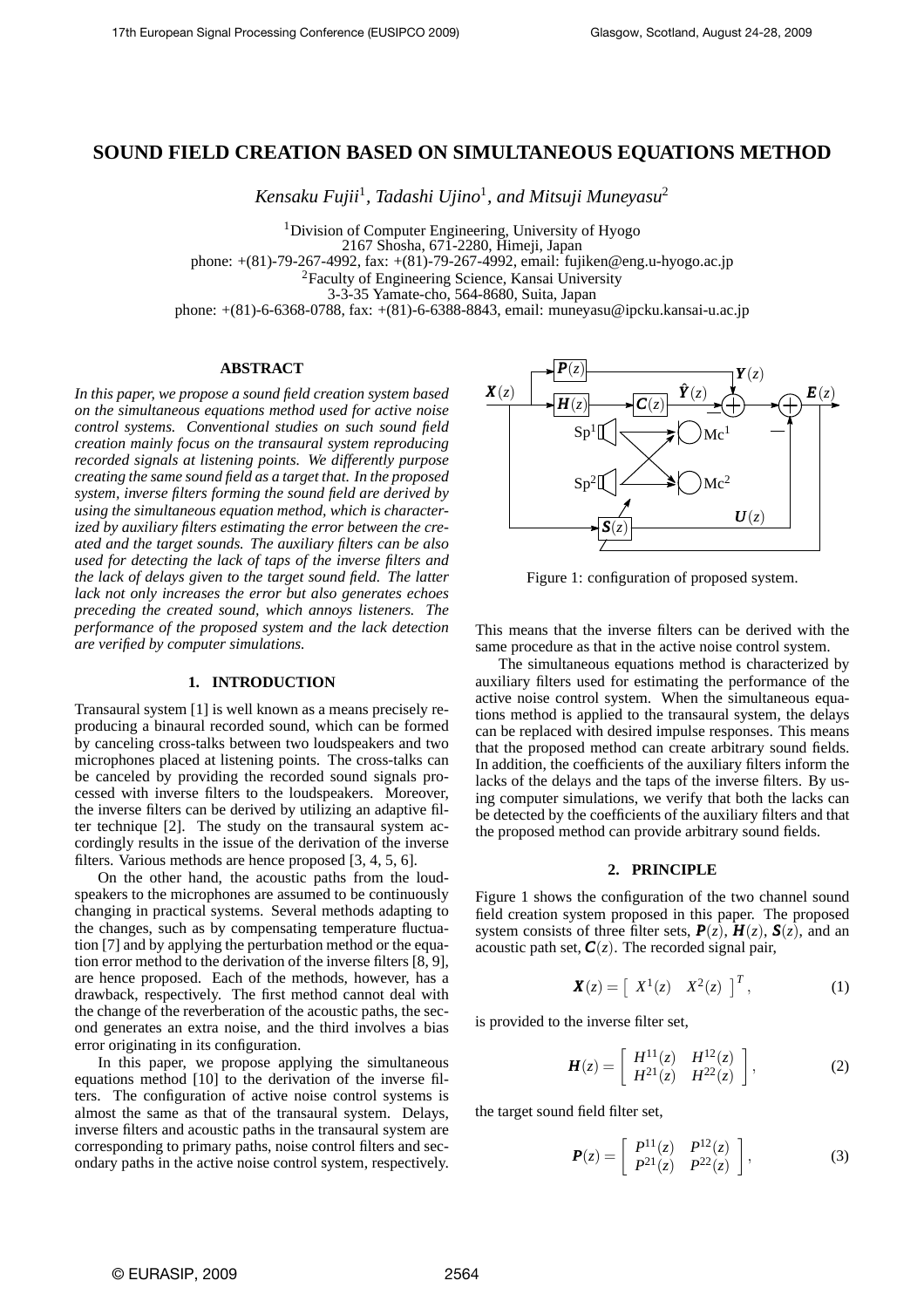and the auxiliary filter set,

$$
\mathbf{S}(z) = \begin{bmatrix} S^{11}(z) & S^{12}(z) \\ S^{21}(z) & S^{22}(z) \end{bmatrix}.
$$
 (4)

The inverse filter set thereby creates a sound pair,

$$
\hat{\boldsymbol{Y}}(z) = \boldsymbol{C}^T(z)\boldsymbol{H}^T(z)\boldsymbol{X}(z),
$$
\n(5)

through the acoustic path set,

$$
\mathbf{C}(z) = \begin{bmatrix} C^{11}(z) & C^{12}(z) \\ C^{21}(z) & C^{22}(z) \end{bmatrix},
$$
(6)

from two loudspeakers  $Sp^1$  and  $Sp^2$  to two microphones  $Mc^1$ and  $Mc<sup>2</sup>$  placed at listening points. At the same time, the target sound field filter set yields a target sound pair,

$$
\boldsymbol{Y}(z) = \boldsymbol{P}^T(z)\boldsymbol{X}(z). \tag{7}
$$

The auxiliary filter set is used for deriving the optimum inverse filter set,  $\mathbf{H}_{opt}(z)$ , satisfying the relation,

$$
\hat{\mathbf{Y}}(z) = \mathbf{Y}(z),\tag{8}
$$

which is equal to

$$
\boldsymbol{P}(z) = \boldsymbol{H}_{opt}(z)\boldsymbol{C}(z). \tag{9}
$$

This relation means that the optimum inverse filter set is derived from

$$
\boldsymbol{H}_{opt}(z) = \boldsymbol{P}(z)\boldsymbol{C}^{-1}(z). \tag{10}
$$

To derive the optimum inverse filter set, the simultaneous equations method [10] first identifies the estimation error between the created sound pair,  $\hat{Y}(z)$ , and the target sound pair,  $Y(z)$ , by using the auxiliary filter set,  $S(z)$ . When a tentative inverse filter set,  $\hat{H}(z)$ , is given to the proposed system, the auxiliary filter set yields the following relation,

$$
\mathbf{S}(z) = \mathbf{P}(z) - \hat{\mathbf{H}}(z)\mathbf{C}(z). \tag{11}
$$

after the identification error,

$$
\boldsymbol{E}(z) = \left\{ \boldsymbol{Y}(z) - \boldsymbol{\hat{Y}}(z) \right\} - \boldsymbol{U}(z), \tag{12}
$$

has been minimized, where

$$
\boldsymbol{U}(z) = \begin{bmatrix} U^1(z) & U^2(z) \end{bmatrix}^T
$$
 (13)

is the output pair provided by the auxiliary filter set.

In active noise control systems,  $P(z)$  and  $C(z)$  are unknown. The simultaneous equations method accordingly gives two different inverse filter sets to the active noise control system at a proper interval, and then derives  $\boldsymbol{H}_{opt}(z)$  by using the estimated two auxiliary filter sets. However,  $P(z)$ is known in the proposed system, and only  $C(z)$  is unknown. In this case, the only unknown,  $C(z)$ , can be directly derived from (11) as follows:

$$
\mathbf{C}(z) = \hat{\mathbf{H}}^{-1}(z) \left\{ \mathbf{P}(z) - \mathbf{S}(z) \right\},\tag{14}
$$

which can be rewritten to

$$
C^{-1}(z) = (P(z) - S(z))^{-1} \hat{H}(z).
$$
 (15)

Substituting  $C^{-1}(z)$  into (10) finally yields

$$
\bm{H}_{opt}(z) = \bm{P}(z)\bm{C}^{-1}(z) = \bm{P}(z)\left(\bm{P}(z) - \bm{S}(z)\right)^{-1}\hat{\bm{H}}(z). \quad (16)
$$

Incidentally, giving the simple delay set,

$$
\boldsymbol{P}(z) = \begin{bmatrix} z^{-D} & z^{-D} \\ z^{-D} & z^{-D} \end{bmatrix}
$$
 (17)

to the proposed system forms a transaural system.

# **3. TRANSFORM TO FILTER COEFFICIENT**

 $H_{opt}(z)$  shown by (16) gives a transfer function set expressed with *z*-transform. For applying the above principle to practical systems, transforming the transfer function set to a coefficient set is required. In this paper, we apply a frequency domain technique used in [10] to the transformation. In the frequency domain, (16) is rewritten to

$$
\boldsymbol{H}_{opt} = \boldsymbol{P}(\boldsymbol{P} - \boldsymbol{S})^{-1} \hat{\boldsymbol{H}},
$$
 (18)

where the elements of

$$
\boldsymbol{P} = \left[ \begin{array}{cc} \boldsymbol{P}^{11} & \boldsymbol{P}^{12} \\ \boldsymbol{P}^{21} & \boldsymbol{P}^{22} \end{array} \right],\tag{19}
$$

$$
\mathbf{S} = \left[ \begin{array}{cc} \mathbf{S}^{11} & \mathbf{S}^{12} \\ \mathbf{S}^{21} & \mathbf{S}^{22} \end{array} \right] \tag{20}
$$

and

$$
\hat{\boldsymbol{H}} = \left[ \begin{array}{cc} \hat{\boldsymbol{H}}^{11} & \hat{\boldsymbol{H}}^{12} \\ \hat{\boldsymbol{H}}^{21} & \hat{\boldsymbol{H}}^{22} \end{array} \right] \tag{21}
$$

are discrete Fourier transforms (DFTs) of the coefficient vectors given to the target sound field, the auxiliary and the inverse filters, respectively.

Here, it should be noted that DFT is applied to the modified coefficient vectors,

$$
\tilde{\boldsymbol{p}}^{mn} = \begin{bmatrix} p^{mn}(0) & \cdots & p^{mn}(I-1) & \underbrace{0 \cdots 0}_{I} \end{bmatrix}^{T}, (22)
$$

$$
\tilde{\boldsymbol{s}}^{mn} = \begin{bmatrix} s^{mn}(0) & \cdots & s^{mn}(I-1) & \underbrace{0 \cdots 0}_{I} \end{bmatrix}^{T} (23)
$$

and

$$
\tilde{\boldsymbol{h}}^{mn} = \left[ \begin{array}{cccc} \hat{h}^{mn}(0) & \cdots & \hat{h}^{mn}(J-1) & \underbrace{0 & \cdots & 0}_{2I-J} \end{array} \right]^T, \quad (24)
$$

where  $m = 1.2$  and  $n = 1.2$  denote the column and the row numbers of the filter sets. Circular convolutions provided by DFT are thereby converted to linear convolutions. Practically, the coefficient vectors,

$$
\bm{p}^{mn} = [p^{mn}(0) \cdots p^{mn}(I-1)]^{T}, \qquad (25)
$$

$$
\boldsymbol{s}^{mn} = \left[ \begin{array}{ccc} s^{mn}(0) & \cdots & s^{mn}(I-1) \end{array} \right]^T \tag{26}
$$

and

$$
\hat{\boldsymbol{h}}^{mn} = \begin{bmatrix} \hat{h}^{mn}(0) & \cdots & \hat{h}^{mn}(J-1) \end{bmatrix}^T \tag{27}
$$

are given to the filters, where *I* and *J* are the number of taps of the filters. The coefficients of the optimum inverse filters can be derived by extracting the former *J* components of each element obtained by applying inverse discrete Fourier transform (IDFT) to *Hopt*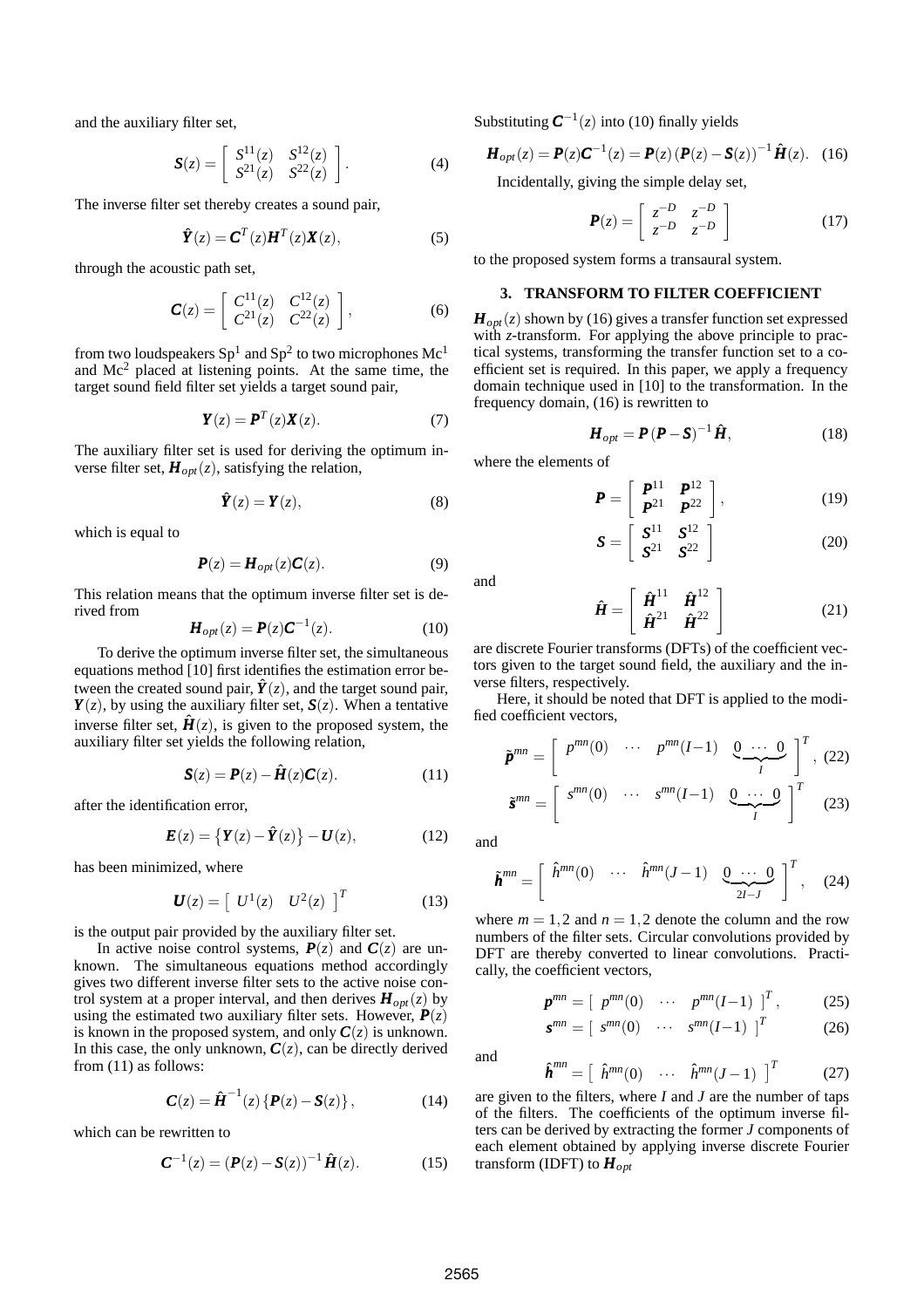

Figure 2: Coefficients of target sound field filters

# **4. UPDATING PROCEDURE**

In practical use, the acoustic paths are assumed to be continuously changing. The proposed system is accordingly designed so as to estimate  $H_{opt}(z)$  repeatedly. The current coefficient vectors of the optimum inverse filters can be repeatedly estimated by executing the following procedure:

(1) Give a coefficient vector set, for example,

$$
\begin{cases}\n\hat{\boldsymbol{h}}^{11} = [ \ \ a \ \ 0 \ \ \cdots \ \ 0 \ ]^T \\
\hat{\boldsymbol{h}}^{12} = [ \ \ 0 \ \ 0 \ \ \cdots \ \ 0 \ ]^T \\
\hat{\boldsymbol{h}}^{21} = [ \ \ 0 \ \ 0 \ \ \cdots \ \ 0 \ ]^T \\
\hat{\boldsymbol{h}}^{22} = [ \ \ b \ \ 0 \ \ \cdots \ \ 0 \ ]^T\n\end{cases} \tag{28}
$$

to the inverse filter set, where *a* and *b* are arbitrary constant.

- (2) Calculate the DFT of  $\tilde{h}^{mn}$ .
- (3) Estimate  $s^{mn}$ .
- (4) Calculate the DFT of  $\tilde{\mathbf{s}}^{mn}$ .
- (5) Calculate  $H_{opt}$  by using (18).
- (6) Extract the former *J* elements of IDFT of *Hopt*
- (7) Give the extracted  $\hat{\boldsymbol{h}}^{mn}$  to the inverse filter set.
- (8) Go back to (2).

By repeating the estimation process from (2) to (7), the proposed system can automatically create the sound pair approximated to the target sound pair, even if the acoustic paths change. On the other hand, during the acoustic paths are invariant,  $S(z) = 0$  is detected by the auxiliary filter set. The inverse filter set is thereby held optimal.

# **5. VERIFICATION BY COMPUTER SIMULATION**

This paper next verifies the performance of the proposed system by using computer simulations. Figures 2 and 3 show the coefficients of the target sound field filters and the impulse response samples of the acoustic paths, where they are given by exponential decay normal random numbers. Naturally, the sound creation path set,

$$
\hat{\boldsymbol{P}} = \hat{\boldsymbol{H}} \boldsymbol{C},\tag{29}
$$

generates some group delays. In this simulation, the delays are estimated to be 64 sample times.



Figure 3: Impulse responses of acoustic paths

In the proposed system, various adaptive algorithms can be used for identifying the error between the target and the created sounds. This paper uses a well-known algorithm,

$$
\mathbf{s}_{j+1}^{mn} = \mathbf{s}_{j+1}^{mn} + \mu \frac{e_j^n \mathbf{x}_j^m}{\sum_{i=1}^2 \mathbf{x}_j^{m^T} \mathbf{x}_j^m},
$$
(30)

for the identification, where  $s_j^{mn}$  is an auxiliary filter coefficient vector given at *j* sample time,  $x_j^m$  is a recorded signal vector,  $\mu$  is a constant called step size, and

$$
e_j^n = \{ y_j^n - \hat{y}_j^n \} - u_j^n \tag{31}
$$

is the difference between the output of the auxiliary filter,  $u_j^n$ , and the estimation error,  $\left\{ y_j^n - \hat{y}_j^n \right\}$ . Here,  $\hat{y}_j^n$  is the created sound signal detected by microphone Mc<sup>n</sup>,  $y_j^n$  is the desired signal yielded by the target sound field filters. By using the above algorithm, the coefficients of the auxiliary filters are updated  $2^{18} = 262, 144$  times, and then the coefficients of the optimum inverse filters are calculated by applying IDFT to (18).

For simplifying the verification, we use

$$
x_j^1 = r_j^0 + r_j^1 \tag{32}
$$

and

$$
x_j^2 = r_j^0 + r_j^2 \tag{33}
$$

as the recorded signals, where  $r_j^0$ ,  $r_j^1$  and  $r_j^2$  are white noises. In practical systems, the recorded signals are strongly correlated between each other. The degree of the cross-correlation can be estimated with the power ratio of  $r_j^0$  to  $r_j^m$ . In this simulation, we assume the power ratio to be  $20 \text{ dB}$ . In addition, the other conditions are

- (1) Number of taps of inverse filters;  $J = 224$ ,
- (2) Number of samples of acoustic paths;  $K = 32$ ,
- (3) Number of taps of auxiliary filters;  $I = 256$ ,
- (4) Number of samples of desired paths;  $I = 256$ ,
- (5) Duration of DFT;  $2I = 512$ ,
- (6) Power ratio of recorded signal to environmental noise;  $-40$  dB.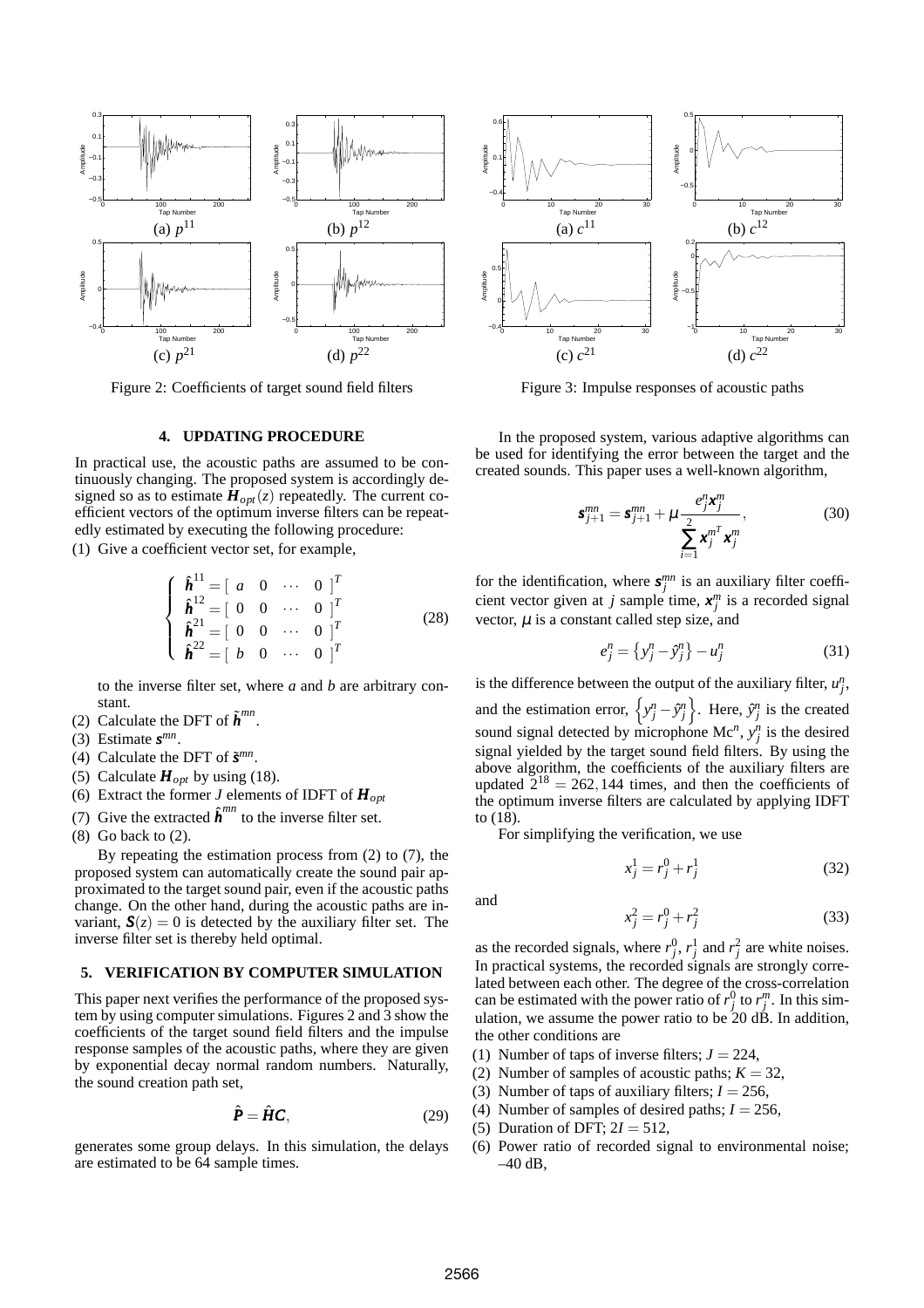

Figure 4: Transition of estimation errors where number of taps is 224 and sample time of inserted delays is 64.



Figure 5: Transition of estimation errors where number of taps is 224 and sample time of inserted delays is 32.

(7) Step size;  $\mu = 1.0$ .

Figure 4 shows the transition of the estimation errors calculated using

$$
E_k^{mn} = 10 \log_{10} \frac{\sum_{m=1}^2 \sum_{n=1}^2 \sum_{i=0}^{I-1} \{p^{mn}(i) - \hat{p}_k^{mn}(i)\}^2}{\sum_{m=1}^2 \sum_{n=1}^2 \sum_{i=0}^{I-1} \{p^{mn}(i)\}^2},
$$
(34)

where,  $\hat{p}^{mn}_{k}(i)$  is the *i*th impulse response sample of *mn* element of the sound creation path set obtained by repeating the estimation process *k* times. The estimation error,  $E_k^{mn}$ , presents the difference between the target and the created sounds. This result shows that the proposed system can create the sound approximated to the target sound.

### **6. DELAY AND NUMBER OF TAPS**

The sound creation paths naturally involve some group delays, which requires inserting sufficient delays in the target sound path filters. The lack of the inserted delays degrades the performance of the sound creation system. Fig. 5 shows the transitions of the estimation errors calculated inserting the delay of 32 sample times in the target sound field filters, where the other simulation conditions are the same as those in Fig. 4. In comparison with the results shown in Fig. 4, the estimation errors increase by more than 10 dB.

In addition, Fig. 6 shows the impulse responses of the sound creation paths calculated by reducing the delays to 32



Figure 6: Impulse responses of sound creation paths where number of taps is 224 and sample time of inserted delays is 32.



Figure 7: Transition of estimation errors where number of taps is 128 and sample time of inserted delays is 64.

sample times. In Fig. 6, we can see some echoes preceding the substance of the created sound, which annoys listeners.

The lack of taps given to the inverse filters also increases the difference between the target and the created sounds. Figure 7 shows the the transitions of the estimation errors calculated reducing the number of the taps of the inverse filters from 224 to 128. In this example, the decreases of the estimation errors stop at about –20 dB, which means the degradation of 20 dB in comparison with the case of 224 taps.

Both the lacks thus increases the estimation errors. For reducing the estimation errors, sound field creation systems are required detecting which of the lacks causes the degradation and then increasing properly the delays or the taps. In the proposed system, the coefficients of the auxiliary filters inform which of them is insufficient. Figures 8 and 9 show the coefficients of the auxiliary filters obtained when the inserted delays are 32 and 64 sample times, respectively. Clearly, the former part of the coefficients shown in Fig. 8 is about ten times of those in the case of 64 sample time delays, which indicates the generation of the preceding echoes.

The lack of the taps given to the inverse filters can be also detected by the coefficients of the auxiliary filters. Figure 10 shows the coefficients of the auxiliary filters calculated reducing the number of the taps from 224 to 128. Apparently, the latter part of the coefficients of the auxiliary filters is more than those in case of 224 taps, which shows the lack